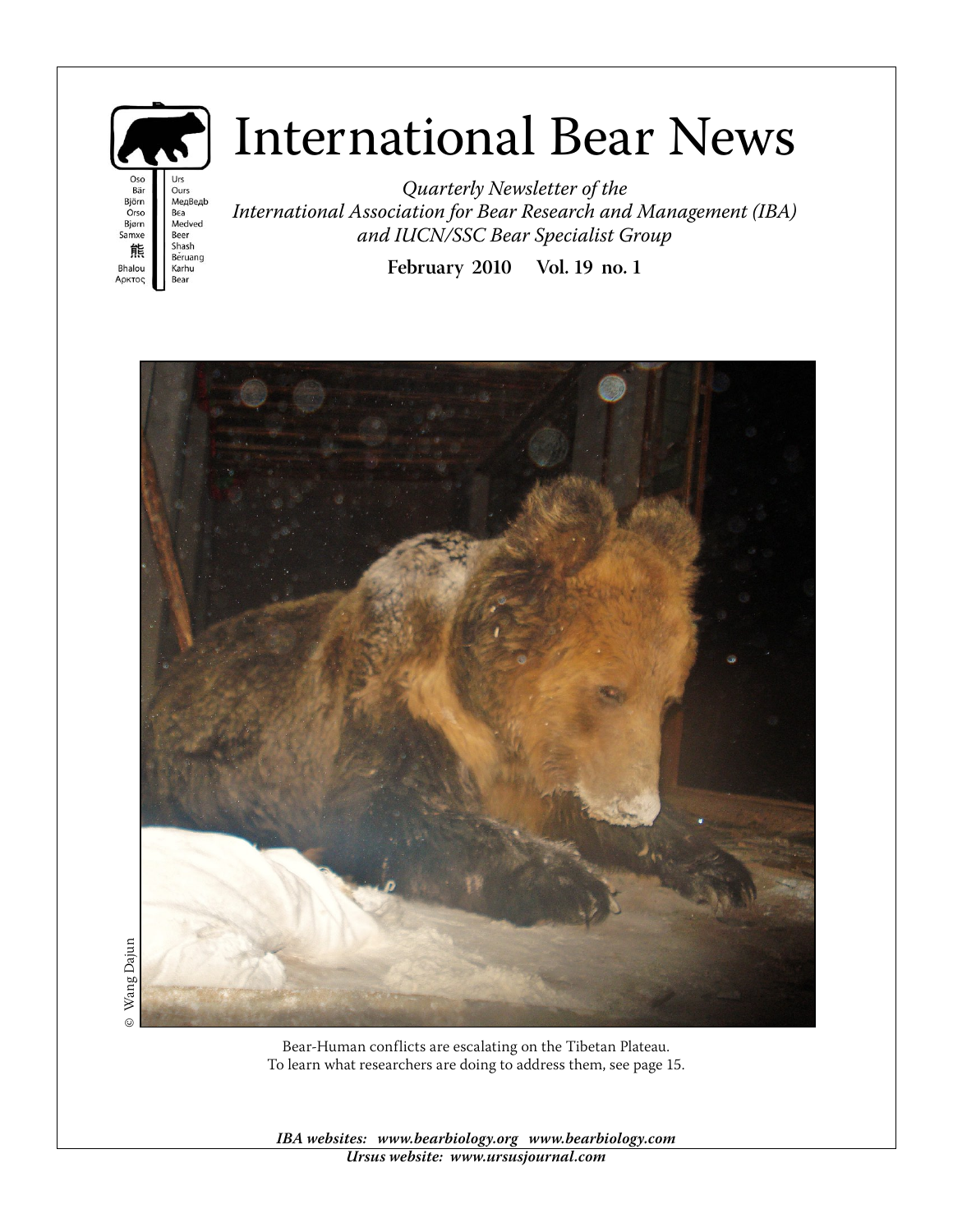### **Sloth Bear Expert Team Co-chairs**

- Naim Akhtar nay\_in@yahoo.com
- Harendra Bargali harendrasingh@yahoo.com

### **Giant Panda Expert Team Chair**

• Ron Swaisgood rswaisgood@sandiegozoo.org

### **Andean Bear Expert Team Co-chairs**

- Isaac Goldstein igoldstein@wcs.org
- Ximena Velez-Liendo x.velezliendo@yahoo.co.uk

### **Trade in Bear Parts Expert Team Co-chairs**

- Chris Servheen grizz@umontana.edu
- Chris Shepherd
	- cstsea@po.jaring.my

### **Captive Bears Expert Team Co-chairs**

- Lydia Kolter kolter@koelnerzoo.de
- Jackson Zee jackson.zee@gmail.com

### **Human-Bear Conflicts Expert Team Chair**

John Beecham • john.beecham@gmail.com

### **Mexican Black Bear**

**Bear Specialist Group**

### **Coordinator**

Diana Crider • diana.crider@gmail.com

### **Technical & Scientific Advisors**

- Michael Proctor mproctor@netidea.com
- John Seidensticker seidenstickerj@si.edu •
- Chuck Schwartz chuck schwartz@usgs.gov

### **IBA Representative**

• Frank vanManen vanmanen@utk.edu

### **Polar Bear Specialist Group Chair**

 **Eurasia**

• Erik Born ewb@ghsdk.dk **\*\*** 

### **Trial Use of Electric Fencing to Prevent Intrusions by Tibetan Brown Bear**

J Marc Foggin Qinghai Normal University 38 Wusi Xilu Xining, Qinghai Province 810008 China and Plateau Perspectives Yushu Xincun Bldg 9, Apt 352 Xining, Qinghai Province 810008 China Email: foggin@plateauperspectives.org Website: www.plateauperspectives.org

Jigme Rabden Plateau Perspectives Yushu Xincun Bldg 9, Apt 352 Xining, Qinghai Province 810008 China

### **Introduction**

The recent rapid increase of human-wildlife conflict (HWC) on the Qinghai-Tibetan Plateau – particularly between local herders and Tibetan brown bear, Ursus arctos pruinosus – already has been reported by Foggin (2002), Tsering (2008), Willms et al. (2006), Worthy & Foggin (2008) and others.

According to local herders, one of the most likely reasons for increased conflict with

brown bear is a reduc-

tion in its prey species, most notably plateau pika (Ochotona curzoniae) due to a recent, multi-year, large-scale pika eradication policy (Hao 2008). Around 70 percent of the brown bear diet is comprised of pika (Xu et al. 2006). Even partial removal of pika from the grassland ecosystem would likely have serious impact on brown bear, leading to a forced shift in diet intake. Brown bear may thus have begun to search more widely for alternative sources of food, including entry into local herd-



House destroyed by Tibetan brown bear

ers' homes. Numerous other species also are affected by eradication of plateau pika, a keystone species of the plateau (Smith & Foggin 1999).

An alternative reason why conflict with brown bear may have increased over the past few years is that they have increased in number, a possibility consistent with the removal of guns from herders around the turn of the millennium. Yet another reason for increased conflict could be that brown bear have learned and adapted their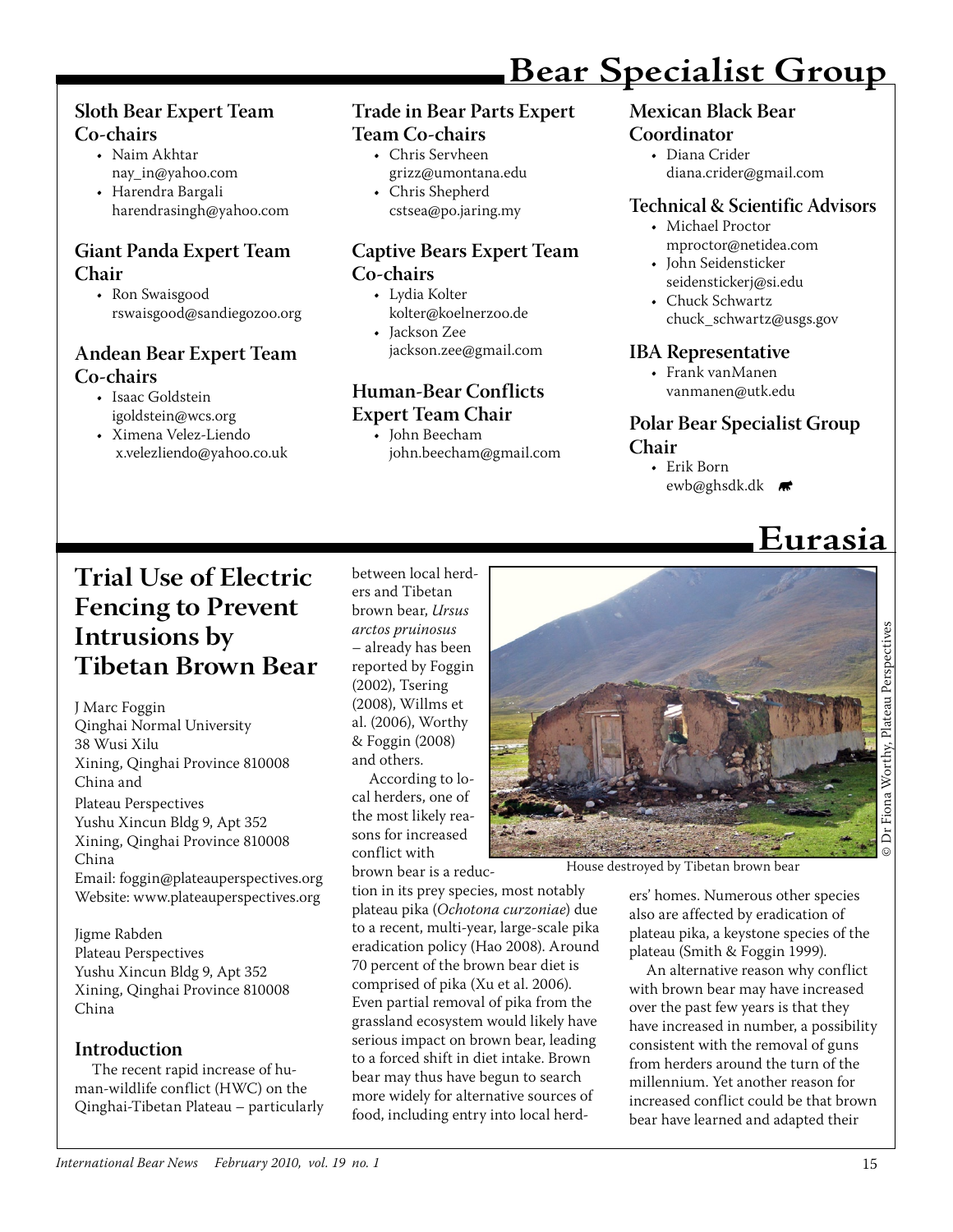## **Eurasia**



Window broken by Tibetan brown bear

behavior over the past decade or so, taking advantage of the occasional but significant food returns that can be obtained by breaking into herders' homes, i.e. 'warehouses' that did not exist before the government began to subsidize construction of winter homes (Foggin 2008).

However, all three of these hy-

potheses still lack sufficient data to properly assess and select between them. Other possibilities may also exist that have exacerbated the problem.

We have noted that HWC in southwest Qinghai Province has increased most dramatically since circa summer 2007 – before then, relatively few instances of bear intrusions into the homes of local herders were noted. In order to maintain the support of local communities for wildlife conservation – as well as to assist with socio-economic development, through mitigation of financial losses incurred by the destructive activity of the brown bear – we set out in 2006 to determine how best to assist herders with regard to this emerging conflict. In December 2008 and April 2009, we installed on a trial basis, solar-powered electric fencing (SPEF) at two sites (homes) in Zhiduo County.

One of the two trials undertaken failed due to inadequate training on the proper installation and use of the new SPEF technology. However the second trial was extremely successful, due mainly to joint instal-

lation and regular monitoring of the fence by one of the authors (JR). We now plan to expand the number of trials, and to test several additional SPEF products, in 2010.

The homes under consideration are single story buildings, between 50-  $80 \mathrm{m}^2$  in area, with walls made from mud bricks, with metal or wood doors



and window frames, and with roofs made of wooden beams, straw sheeting, plastic sheeting and dirt. Nearly all the bear intrusions to date have occurred when homes were empty – with the herders pasturing their livestock in distant alpine grasslands, living in tents away from their permanent winter homes. Food is sometimes but not always stored in these homes, which may be an attractant to the bears. When a bear raid occurs, damage inflicted may include the breaking down of doors, windows and walls, as well as the destruction of furniture, stove, utensils, etc. The economic cost of such attacks has been estimated by local herders between 500 and 5,000 Chinese yuan (CNY), with an average around 1,000 CNY per incident. Annual average losses incurred due to bear attacks may amount to 10,000 CNY or higher, a large proportion of herders' available income (1 USD is approximately 7 CNY)

#### **Method Used**

The equipment used in the successful trial was the Zareba SP10B, which is a 10-mile range, low impendence solar powered electric fence controller. The key product specifications are: 0.33 stored joules, 0.15 joule output, 6 volt, 10 amp battery, pulsed DC output (1-sec intervals) (see http://www. zarebasystems.com). The electric fence was installed with powered wires alternating with neutral (grounded) wires, up to a height of 1.5 metres, thus blocking the front side of the house only. The power in the electrified lines was between 5,000 and 8,000 Volts.

### **Results**

Prior to installation of the SPEF system on 13 May 2009, Bazhuo (i.e., owner of the house at trial site) had already had his house broken into on two occasions in late April 2009. However, after installation of the system, no further entries or attempted entries were made while the system remained **in place – for 4 months in total. In** Wall broken by Tibetan brown bear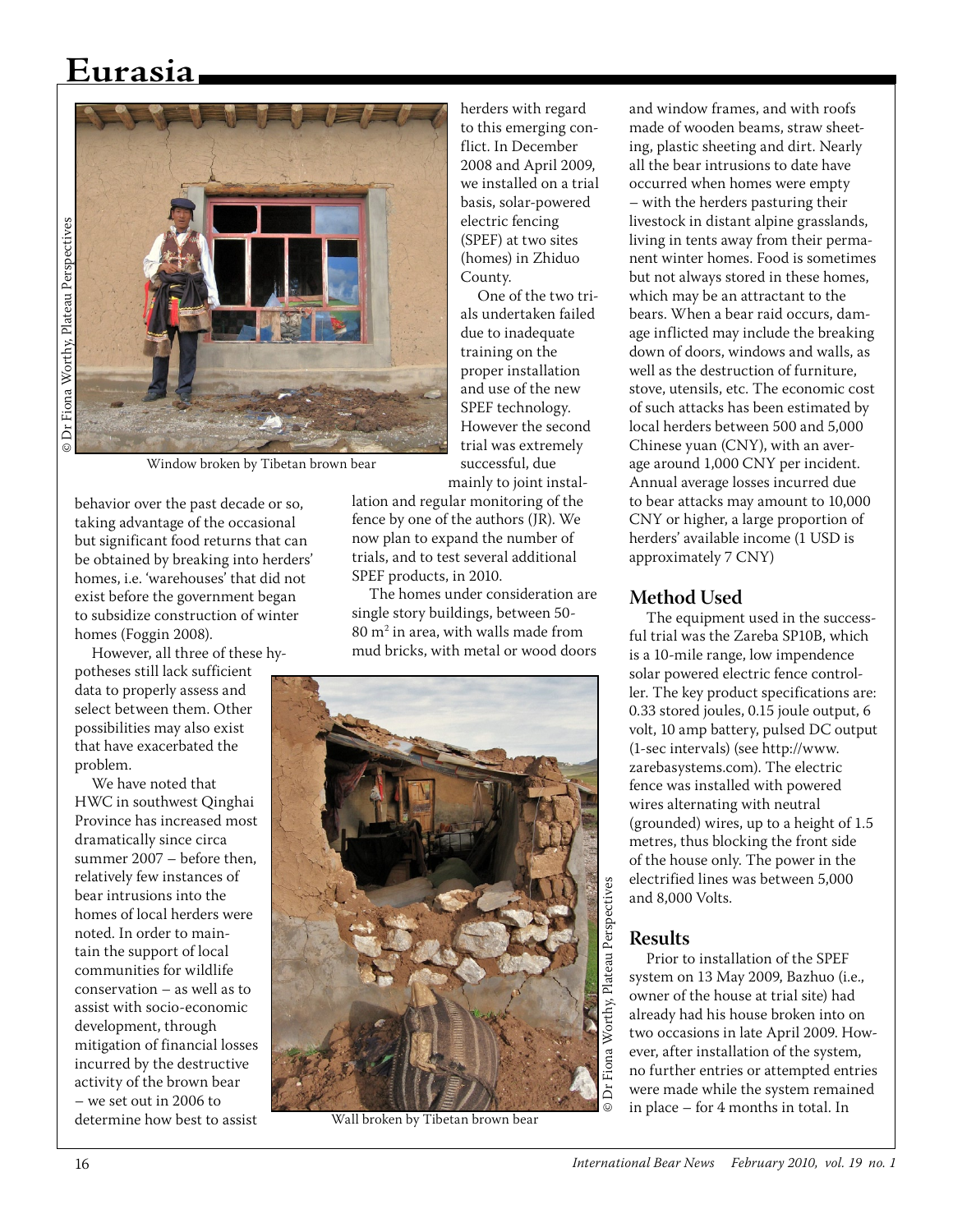### **Eurasia**



Workshop with local herders and nature reserve field staff on use and installation of solar-powered electric fencing (SPEF) and camera traps, 28 October 2009

contrast, during the same period, another house around 30 metres away was damaged by brown bear on at least two separate occasions. Likewise, according to the village leader, all 26 families in the village who had moved with their livestock to their summer pastures, leaving their homes unattended, also had their property damaged by bear while they were away (the village is comprised of 58 families in total). Damage to herders' homes by brown bear occurred throughout the village area between April and October 2009, with the exception of the trial home protected by electric fencing.

#### **Discussion**

Preliminary results have shown SPEF technology to be a potentially viable solution to help mitigate the observed recent increase in HWC with Tibetan brown bear in Zhiduo County and neighboring counties, i.e. throughout the source areas (headwaters) of the Yangtze and Mekong Rivers and HWC in general in the Tibetan plateau region. Other mitigation options, including nonelectric fences, had been tried by local communities in the project area as well as northwest Sichuan Province

(Worthy & Foggin 2008) and northern Tibet Autonomous Region (Tsering et al. 2006) – but most local attempts had failed. Several other methods have already been tried but with limited success.; solar-powered electric fencing (SPEF) is more portable and versatile, and could be extended to address other HWC issues as well. It could also be used for a variety of livestock management purposes.

The entire trial SPEF system cost approx. 5,000 CNY (including purchase cost plus shipping from the manufacturer in Minnesota, USA). This amount was not considered too expensive by most herders, based on their own cost-benefit analyses; the main challenge they expressed was the amount of funds needed at the outset, i.e. initial purchase cost. If most materials were purchased locally (e.g., posts, wire, insulation, etc.) and only the charger imported, then SPEF systems could become even more affordable and accessible to Tibetan herders.

We welcome and encourage feedback from readers, especially with specific advice or recommendations for future work. Many thanks are extended in advance for such assistance.

#### **Acknowledgements**

This study was made possible with financial support from the Government of Norway to the "Yushu Prefecture Integrated Development Project" (Plateau Perspectives project, on-going). Thanks also are due to Rich Harris, John Sale, Marion Torrance-Foggin, Fiona Worthy and Gongbu Zhaxi for their helpful comments and suggestions along the way.



Trial installation of solar-powered electric fencing (SPEF) technology in Lari Village, Zhiduo County, in 2009